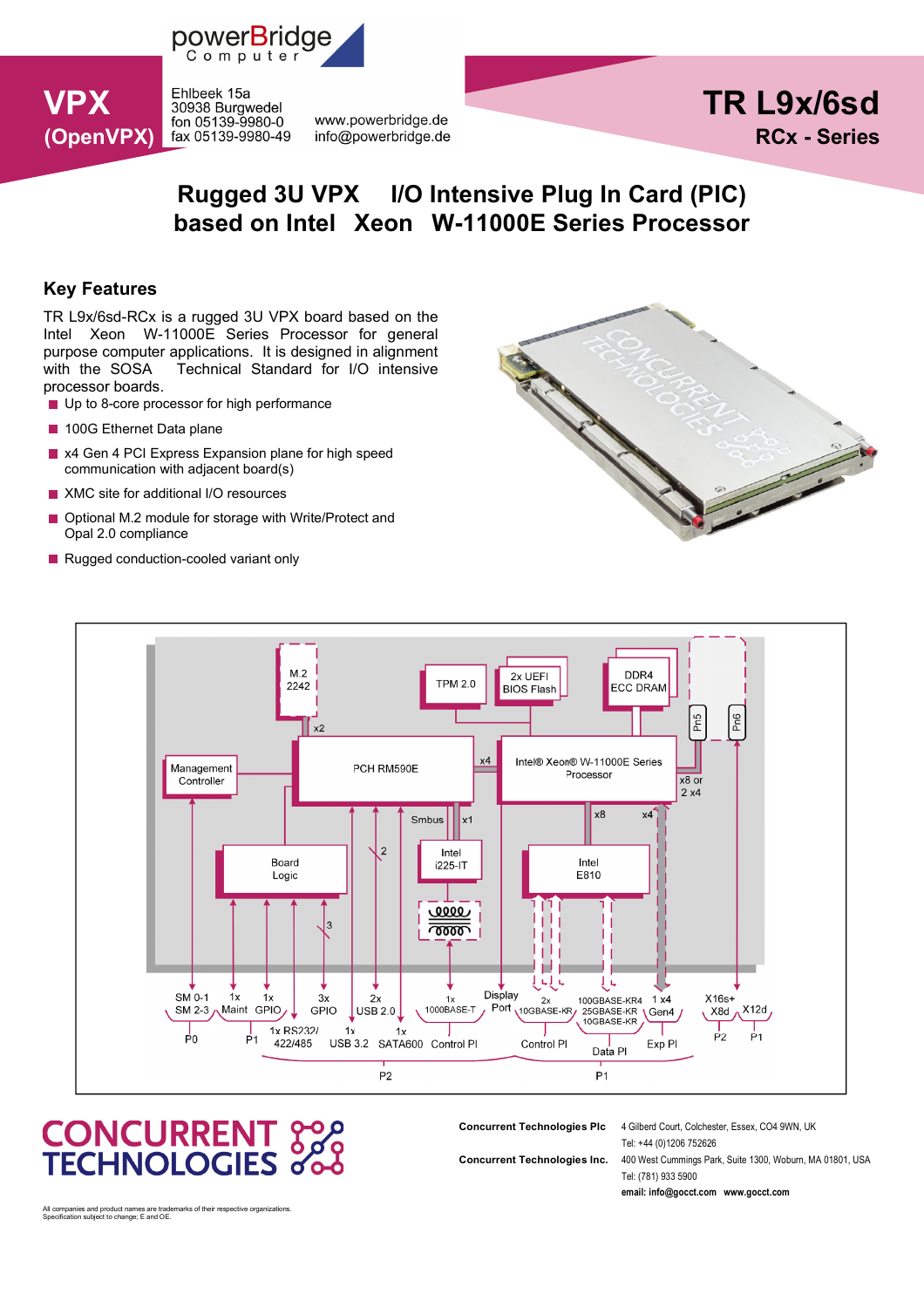#### VPX Processor Board

- rugged conduction-cooled 3U VPX board utilizing processors based on Intel Xeon W-11000E Series Processor
- compliant with two OpenVPX module profiles:
	- → SLT3-PAY-1F1F2U1TU1T1U1T-14.2.16
	- → MOD3-PAY-1F1F2U1TU1T1U1T-16.2.15-4

## Central Processor

- 8-core Intel Xeon W-11865MRE Processor (35W)
- 4-core Intel Xeon W-11155MRE Processor П (35W)
- Intel Advanced Vector Extensions AVX-512 ÷
- Intel Vector Neuro Network Instructions
- (VNNI) Intel Iris Xe (Gen 12) Graphics Engine with up to 32 EUs
- range of performance/power factory build options

#### DRAM

- 32 Gbytes soldered DDR4 ECC DRAM:
	- $\rightarrow$  FCC
	- $\rightarrow$  single bit error correction
	- $\rightarrow$  dual channel architecture

## Optional XMC Site

- 1 x XMC site, in a single VPX slot (VITA 42.0):
	- → XMC rear I/O, providing X12d+x16s+X8d
	- $\rightarrow$  1 x8 or 2 x4 PCI Express (PCIe)
	- → PCIe Gen 1, Gen 2 and Gen 3
- **XMC** connector type (build option):
	- → up to Gen 2, VITA 42 XMC (black color)
	- → up to Gen 3, VITA 61 XMC 2.0 (white color)
- **XMC VPWR +12V**
- VITA 46.9 XMC I/O pin-out

#### Serial Ports

- $\blacksquare$  1 x RS232/422/485 port accessed via P2
- 1 x maintenance port accessed via P1 г
- Maintenance port on P1 supports RS232 or  $\blacksquare$ LVCMOS levels (build option)
- 16550 compatible UARTs m,

#### Graphics/Audio Interfaces

- 1 x graphics/audio interface:
	- → DisplayPort v1.2 interface, supporting audio and video, via P2
	- → up to 3840 x 2160 @ 60Hz, driver dependent

## Other Peripheral Interfaces

- **PC RTC, long duration timer, watchdog timer**
- 2 x USB 2.0 and 1 x USB 3.2 (Gen 1) ports via
- P2 3 x GPIO signals via P2
- $\blacksquare$  1 x GPIO signal via P1

## Mass Storage Interfaces

- $\blacksquare$  1 x SATA600 via P2
- 1 x M.2 SSD site supports:  $\blacksquare$ 
	- $\rightarrow$  2242 format module
	- $\rightarrow$  x2 PCIe interface (M-key)
	- $\rightarrow$  Opal 2.0 security encryption
	- **→ Write Protect**
	- → NVM Express (NVMe ) logical device interface

## VPX Control Plane, Ethernet

- configurable Control Plane (VITA 46.6)
- 1 x 10/100/1000BASE-T Ethernet port via P2:  $\rightarrow$  option for with or without magnetics
	- → implemented by Intel Ethernet Controller I225-IT
- $\blacksquare$  up to 2 x 10 Gigabit Ethernet ports via P1 (VITA 46.7):
	- → supports up to 2 x 10GBASE-KR
	- → implemented by Intel Ethernet Controller E810 via x8 PCIe
	- $\rightarrow$  factory build option available to disable Control Plane
- supports IEEE 1588 Precision Time Protocol

## VPX Data Plane, 100G Ethernet

- configurable Ethernet VPX Data Plane fabric interface (VITA 46.7)
- 1 x 100 Gigabit Ethernet ports via P1 (VITA ÷. 46.7):
	- → supports 1 x 100GBASE-KR4 or
	- 1 x 25GBASE-KR or 4 x 10GBASE-KR
	- → implemented by Intel Ethernet Controller E810 via x8 PCIe
	- $\rightarrow$  factory build option available to disable Data Plane
- supports IEEE 1588 Precision Time Protocol

## VPX Expansion Plane, PCI express

- configurable PCI Express (PCIe) VPX Expansion Plane fabric interface (VITA 46.4):
	- $\rightarrow$  1 x4 Gen 4
	- $\rightarrow$  factory build option available to disable Expansion Plane
- PCIe interfaces support Gen 1, Gen 2, Gen 3 and Gen 4

## Optional Built-In Test (BIT) Support

**power-on BIT, Initiated BIT, Continuous BIT** 

## System Management

- VITA 46.11 IPMC on board controller:
	- $\rightarrow$  SM0-1 and SM2-3 → CPU temperature and voltage monitor
- accessed via System Management interface option for VITA 46.11 compatible Tier 1

Please contact your local Concurrent Technologies sales office for further details on board build options and accessories.

Chassis Manager

## Board Security Packages

- Trusted Platform Module (TPM 2.0)  $\mathbf{r}$
- supports Total Memory Encryption, ROP Ē Attack Prevention and Advanced Crypto-Key Protection

Specification

- **p** option for Sanitization Utility Software Package
- option for proprietary board-level security features

#### Software Support

- supports Linux and Windows
- $\mathbf{r}$ for other operating systems such as VxWorks , contact Concurrent Technologies for further information
- options available for enhanced PCIe drivers

#### Firmware Support

- dual 32 Mbyte BIOS SPI Flash EPROMs
- UEFI boot firmware (BIOS): m.
	- $\rightarrow$  UEFI 2.7 support
	- → implements Secure Boot
- implements Intel Boot Guard  $\mathcal{L}_{\mathcal{A}}$
- optional Fast Boot solution using the П Intel Firmware Support Package (FSP)
- LAN boot firmware included

#### **Safety**

**PCB** (PWB) manufactured with flammability rating of UL94V-0

#### Electrical Specification (Estimated)

typical current figure for Intel Tiger Lake-H Processor with 32 Gbytes DRAM:

+5V and +3.3V are not connected

Environmental Specification conduction-cooled (VITA 48.2) operating temperature at card edge: → VITA 47 Class CC4, -40 C to +85 C (RC-

non-operating temperature:

→ VITA 47 Class C4, -55 C to +105 C

 $\rightarrow$  -1,500 to 60,000 feet (-460 to 18,300

 $\rightarrow$  from 8,000 to 60,000 feet (from 2440 to

 $\blacksquare$  relative humidity: 5% to 95%, non-condensing

+12V AUX and -12V AUX routed to XMC site

Conc rrent Technologies 2021

 $\rightarrow$  +12V VS1 @ 3.5A  $\rightarrow$  +3.3V AUX @ 0.4A

Series)

operating altitude:

meters) rapid decompression:

18,300 meters)